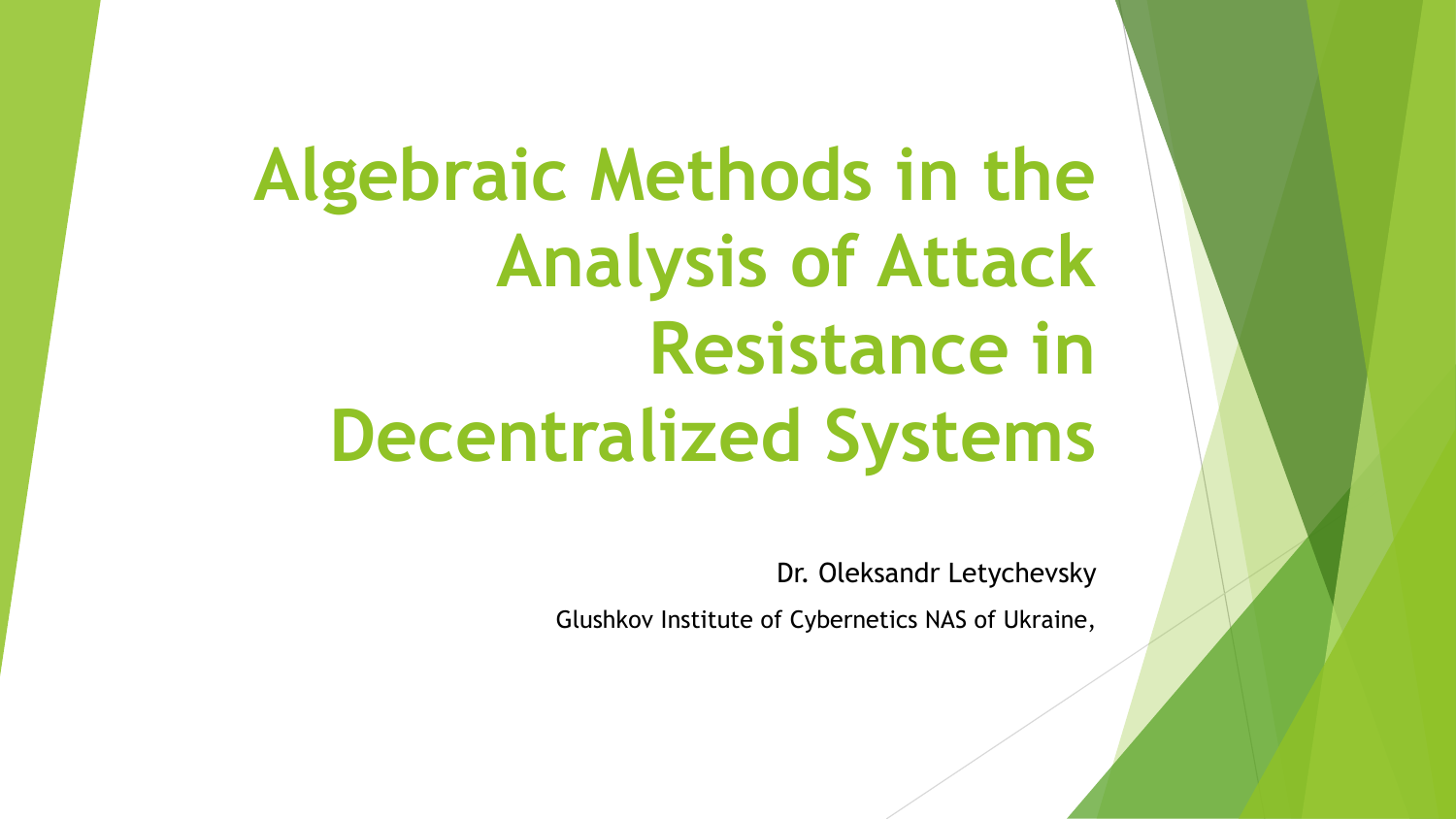#### **Our Algebraic Approach**

- Glushkov's algebraic school is known from early 70-th: automated theorem proving;
- Algebraic Programing System (1990): symbolic computations, rewriting rules technique;
- Insertion Modeling (2000): generalization of transition systems interaction, theory of agents and environments;
- Behavior Algebra (2010) symbolic modeling, predicate transformers theory, algebraic matching.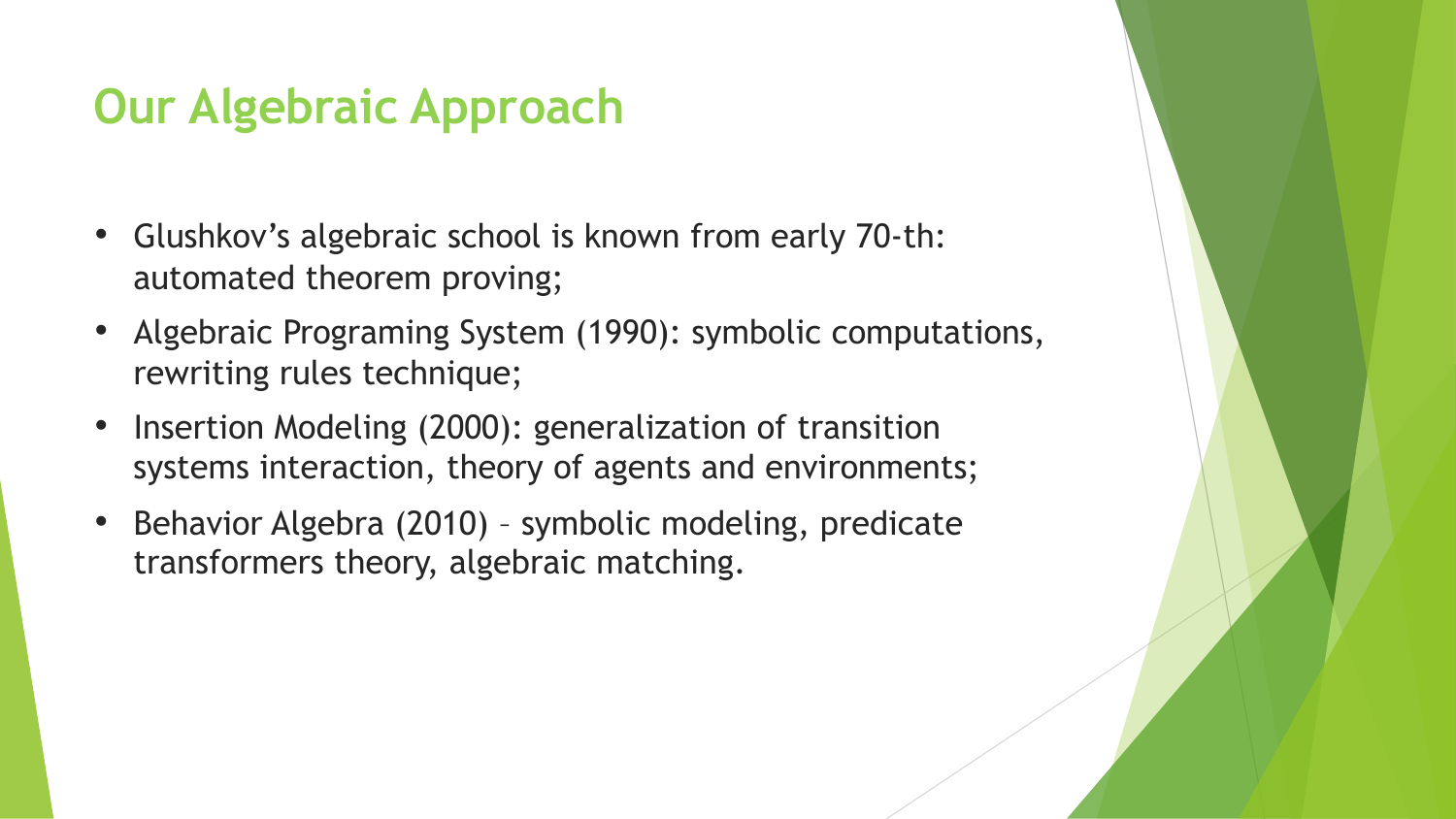#### Behavior Algebra. Behavior

- $\blacktriangleright$  Within the scope of the insertion modeling method we use the *behavior algebra* specifications for the formalization of the project introduced in 1997, by D. Gilbert(UK) and A. Letichevsky Senior (Ukraine).
- ▶ The operations are the *prefixing a.u* (where *a* is an action and *u* is a behavior) and *non-deterministic choice* of behaviors *u + v*. The terminal constants are successful termination ∆, deadlock 0, and unknown behavior ⊥. The approximation relation  $\subseteq$  is a partial order on the set of behaviors.
- u *B0 = a1.a2.B1 + a3.B2, B1 = a4, B2 =…*
- $\blacktriangleright$  The behavior algebra is also enriched by two operations: parallel (||) and sequential (;) compositions of behaviors.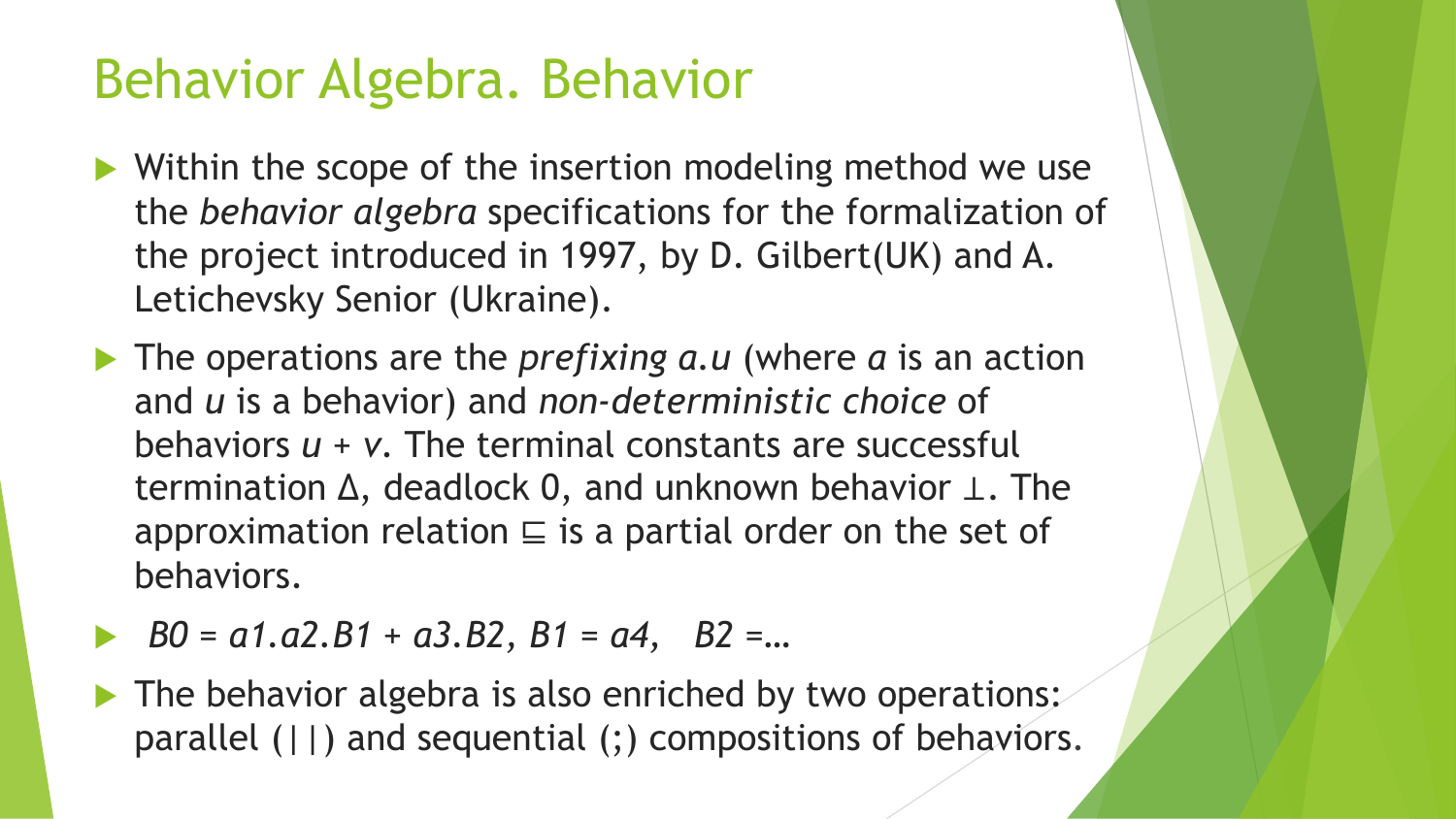#### Behavior Algebra. Actions.

Forall(i:int) (0<i<tiemSlote & v.b(i).dref>0 &

getBlock timeSlote, v.b/timeSlote v.b(i).fref(v.b(i).frefs):=timeSlote v.b(i).frefs:=v.b(i).frefs+1: v.b(fimeSlote).href(v.b(fimeSlote).hrefs):= v.b(timeSlote).brefs:=v.b(timeSlote).brefs+1; v hítimeSlote) timeArriver=timeSlot hítimeSlote) sinn:=1 h/fimeSlote) cinnTime:= orall(k.l) (0<k<VALIDATORS & I<VALIDATORS) (v.b(timeSlote).gNeg(k,l) :=  $g(k|)$  v hítimeSlote) gPosík  $k =$ 

Every action is also defined by a couple, namely, the **precondition** and **postcondition** of an action, given as an expression in some formal theory.

 $Action(A, B) = (A > B) \& \& !(A == 0) \rightarrow B = (B + 1)/A$ 

The semantic of the action presented in C-like syntax means that if precondition  $(A > B)$   $\& \& I(A == 0)$  is true for concrete values of *A* and *B* or is satisfiable for symbolic (arbitrary) values of *A* and *B*, then we can change attribute B by the assignment  $B = (B + 1)/A$ . The action can be parametrized by the attributes used in the action's conditions.

Action presented as MSC diagram. The transition between two states can be illustrated by MSC statement (message sending, local actions).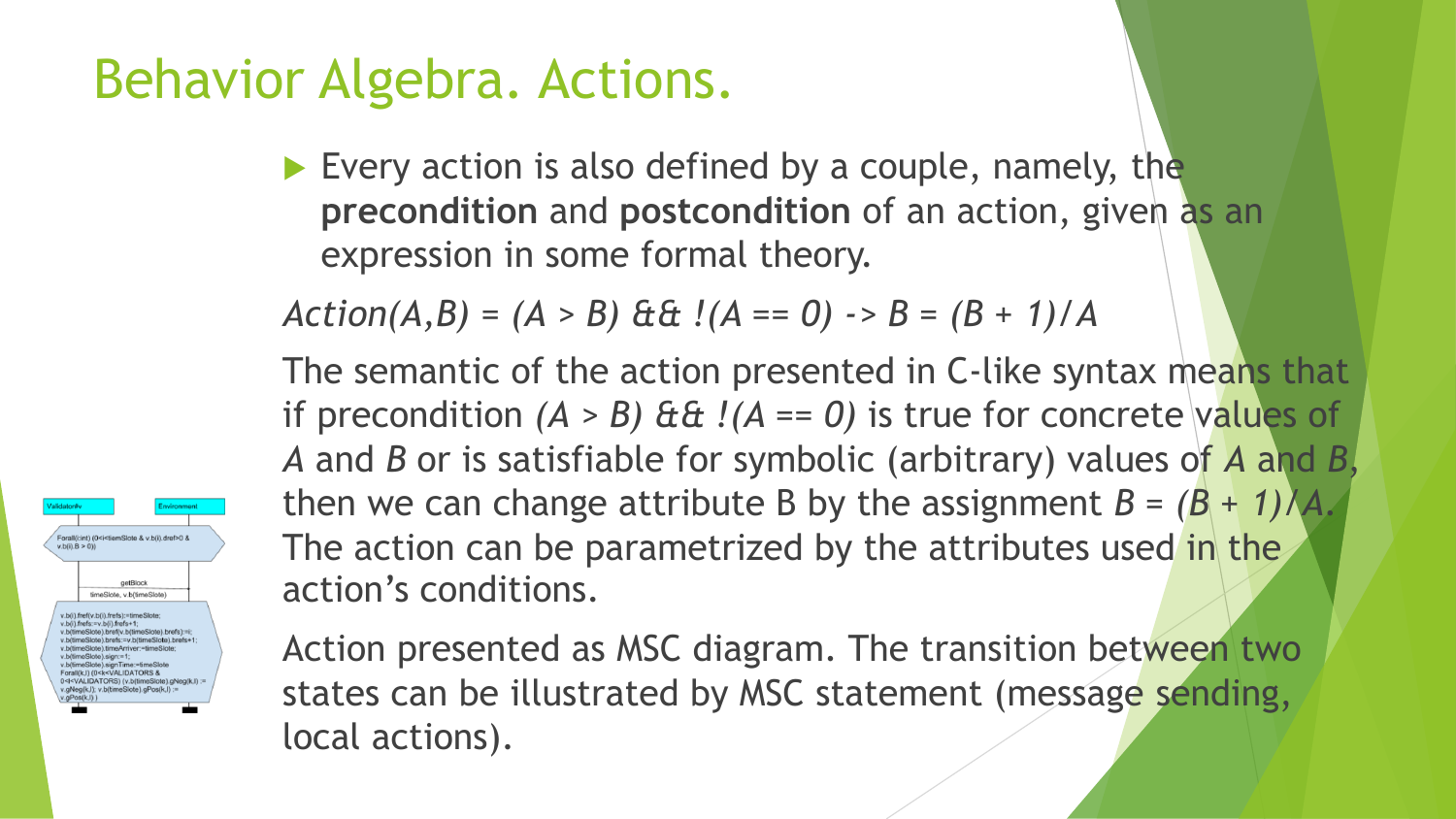#### Example of Consensus Protocol



 $\blacktriangleright$  The nodes work concurrently and in terms of insertion modeling, their high-level behavior *B0* can be presented by the following behavior algebra expressions:

 $BO = B$ ; $BO + \Delta$ ,

*B = NextTimeSlot.(* **||** *Bi, 1<=i<=n )*



*Bi = F || R || S || t, F = f1.f2.f3.B, R = r1.f2.R + r2.R + r3.R + B, S = s1.S + s2.S + B*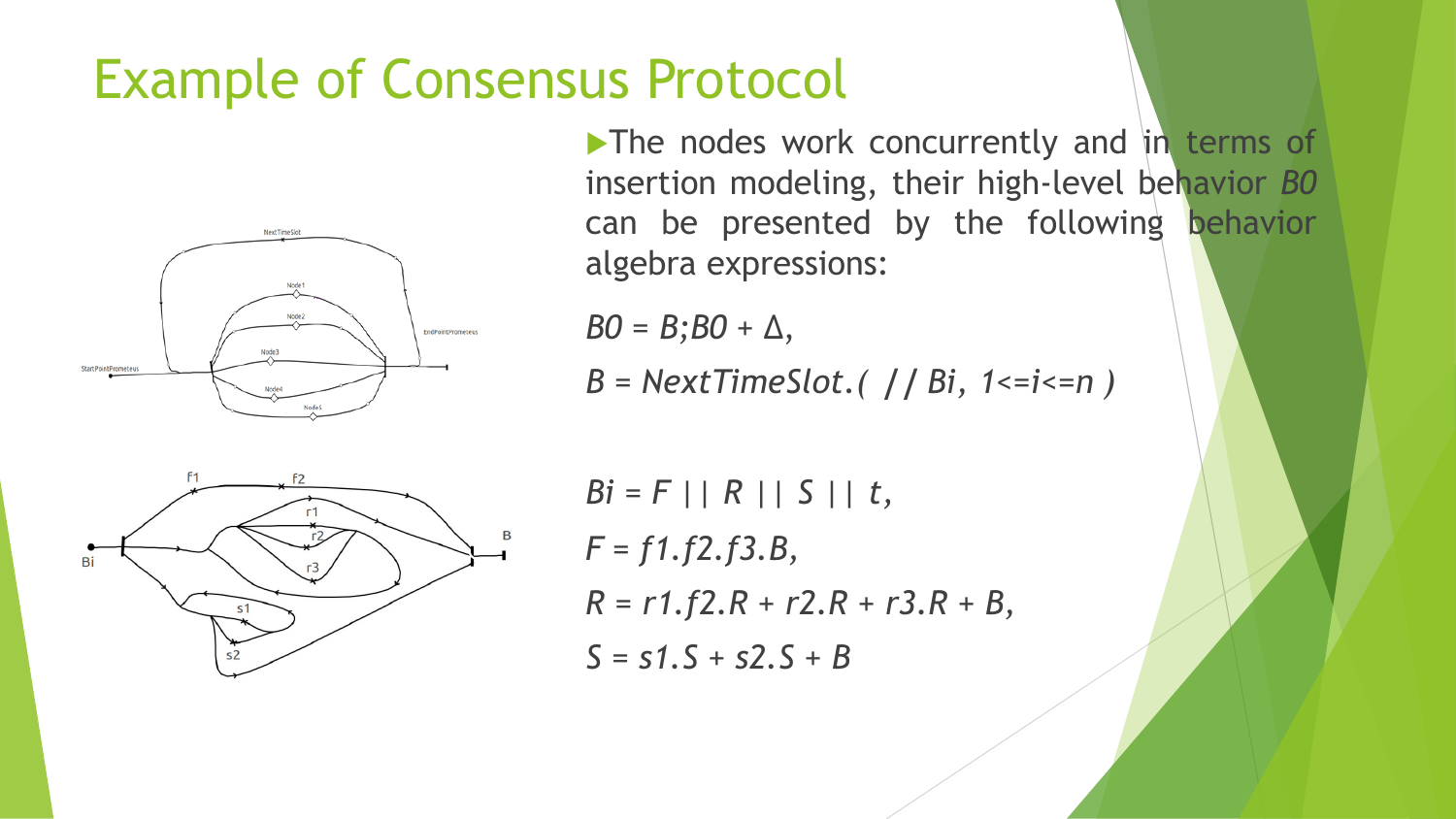### Example of Consensus Protocol

- During time slot, each validator can perform the following concurrent actions:
- ▶ generates block during predefined time slot *(f1)*, creates references for other blocks*(f2)*, and sends block *(f3)*;
- receives blocks (r1) and sends/receives positive gossip messages about the receiving of missed blocks *(r2/r3)*;

Environmen

Forall(i:int) (0<i<tiemSlote & v.b(i).dref>0 &

v.b(i).fref(v.b(i).frefs):=timeSlote; v.b(i).frefs:=v.b(i).frefs+1;

v.b(timeSlote).signTime:=timeSlote Forall(k,l) (0<k<VALIDATORS &

v.b(timeSlote).sign:=1:

(.gPos(k,l)

getBlock

v.b(timeSlote).bref(v.b(timeSlote).brefs):=i; v.b(timeSlote).brefs:=v.b(timeSlote).brefs+1; v.b(timeSlote).timeArriver:=timeSlote;

0<l<VALIDATORS) (v.b(timeSlote).gNeg(k,l) := v.gNeg(k,l); v.b(timeSlote).gPos(k,l) :=

lidator#v

 $v.b(i).B > 0)$ 

- $\blacktriangleright$  sends/receives negative gossip messages about missed blocks in the previous time slot *(s1/s2);*
- $\blacktriangleright$  sends transaction to the pool of unconfirmed transactions  $(t)$

*f1 = (timeslot == BN) -> p(f1) (*BN = BN + 1, NODE(i).BB = BN+1*),*  $f2 = 1 \rightarrow p(f2)$  (NODE(i).REF\_BLOCK(BN) = NODE(i).HANG(NODE(i).MAX);*)*, *f3* = 1->  $p(f3)$  Forall (1<=j<=N && !(j==i)) NODE(j): send(b, NODE(i).REF\_BLOCK(b)> 1),  $r1 = \sim(timeslot == BN) \rightarrow p(r1)$  NODE(i).REF\_BLOCK(x) = y; NODE(i).BC = x; NODE(i).| *r2 = 1 -> p(r2)* Forall (1<=j<=N && !(j==i)) NODE(j): *(SendPosGossip()), r3 = 1 -> p(r3)* Forall (1<=j<=N && !(j==i)) NODE(j): *(ReceivePosGossip ()), s1 = BlockMissed() -> p(s1)* Forall (1<=j<=N && !(j==i)) NODE(j): *SendNegGossip(), s2 = 1 -> p(s2)* Forall (1<=j<=N && !(j==i)) NODE(j): *ReceiveNegGossip (), t(x) = 1-> p(t) putTransactionPool(x)*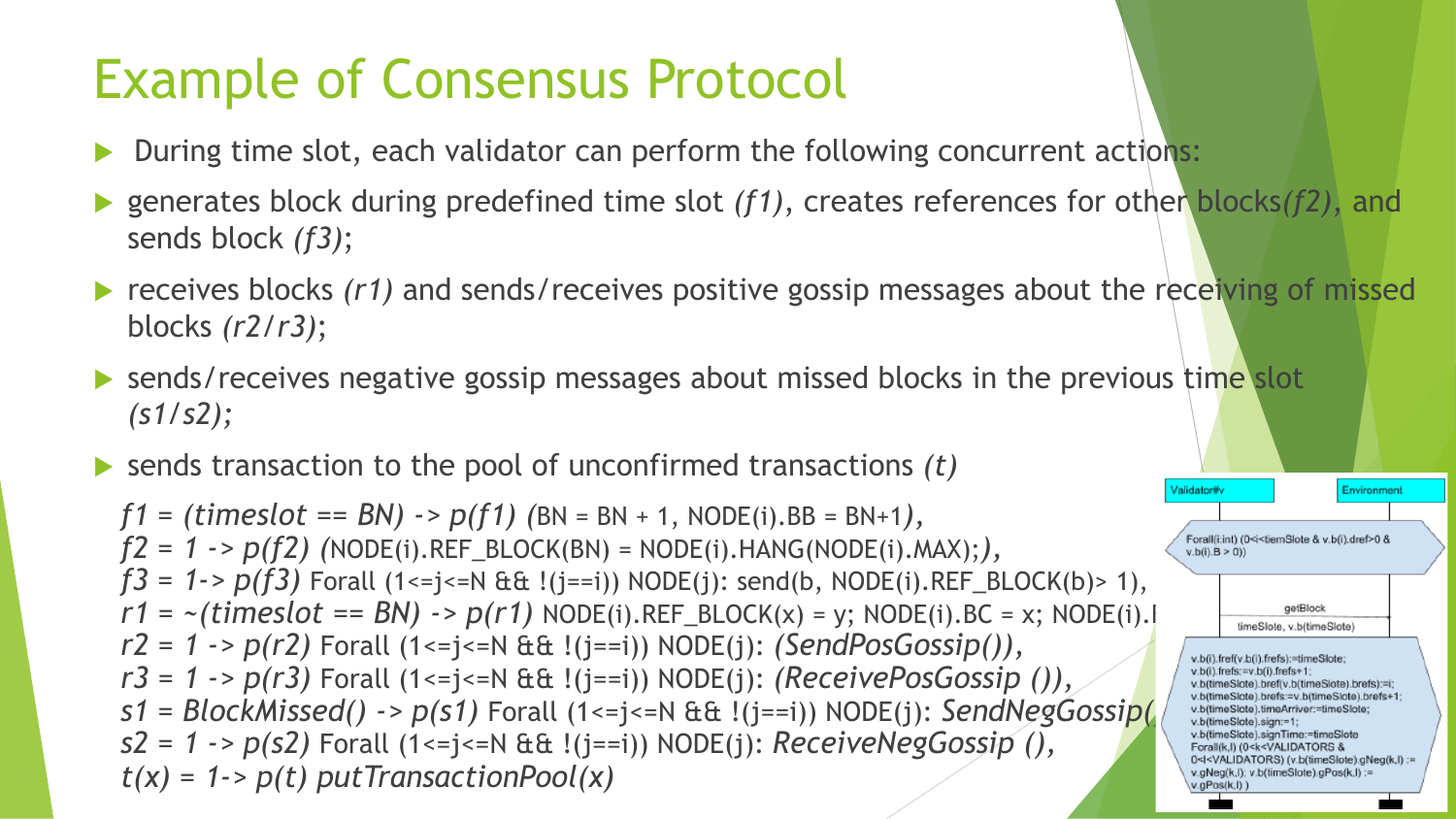### Double-Spending Attack

Pattern of attack

Behavior:

 $B = Y$ ;(t(A).X1);(t(A).C), //creation of two transactions with the same ID = A

 $C = X2$ ;  $(f1(A).f2(r).X3.BB(1) | f1(A).f2(r).X4.BB(2)),$  //creation of alternative chain

 $BB(x) = (f1.f2.Z); BB(x)$  //continuation of the corresponding chain

#### X1,X2,X3,X4,Y,Z – arbitrary behaviors

Actions of patterns contain information on the attack possibility f. e. length of alternate chain exceed the critical value.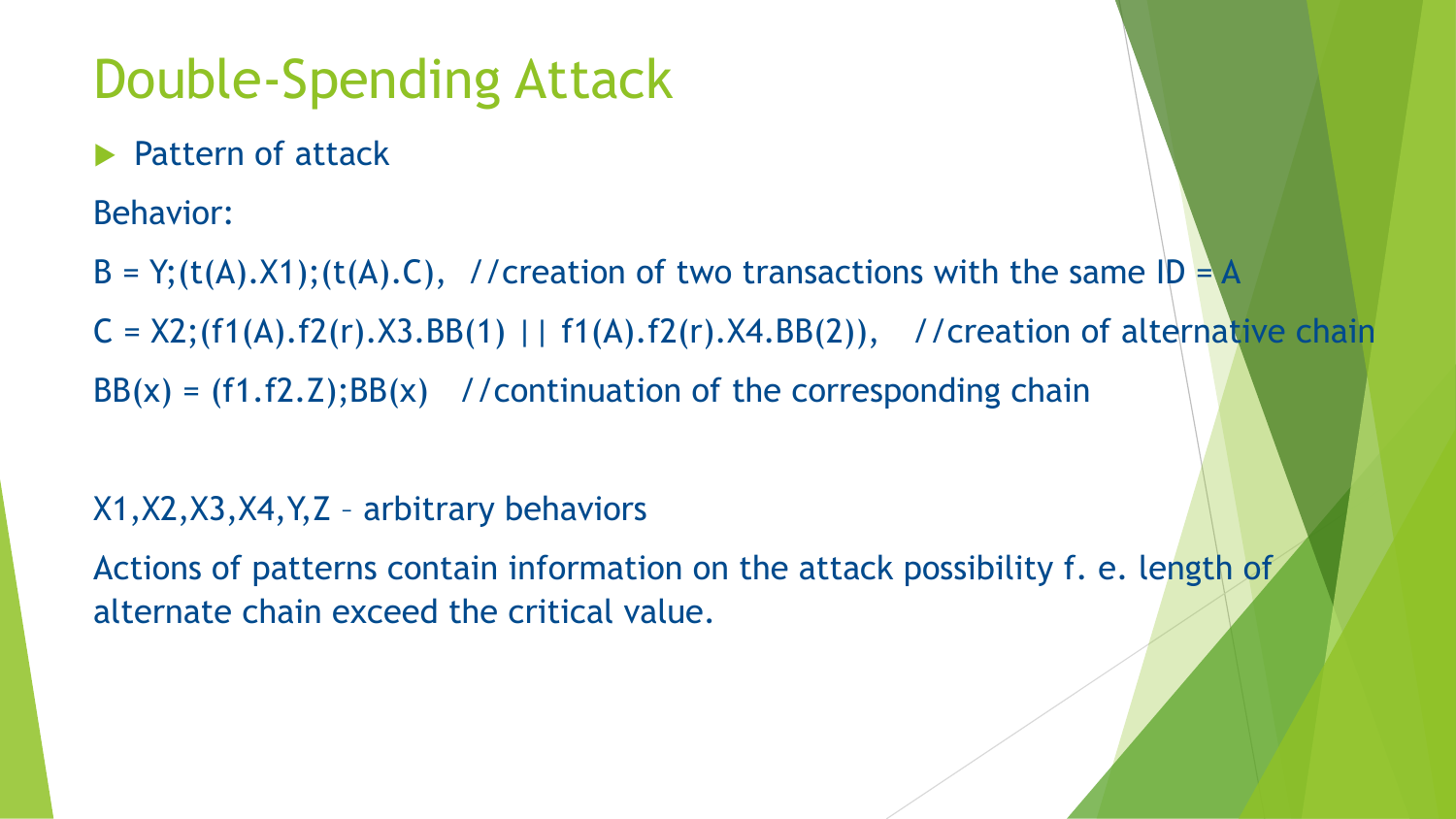## Resolving of Behavior Equations

- **Behavior Equation:**
- $B = NextTimeSlot.$  | | Bi,  $1 \le i \le n$ )
- $Bi = F || R || S || t,$
- $F = f1.f2(y).f3.B,$
- $R = r1.f2.R + r2.R + r3.R + B,$
- $S = s1.S + s2.S + B$
- $\blacktriangleright$  Unknown behavior XX:
- $XX = Y$ ; (t(A).X1); (t(A).C),
- C =  $X2$ ; (f1(A).f2(r).  $X3.BB(1)$  | | f1(A).f2(r).  $X4.BB(2)$ ),
- $BB(x) = (f1.f2.Z); BB(x)$
- Resolution:

(yes (the concrete scenario or behavior tree)/no/unknown)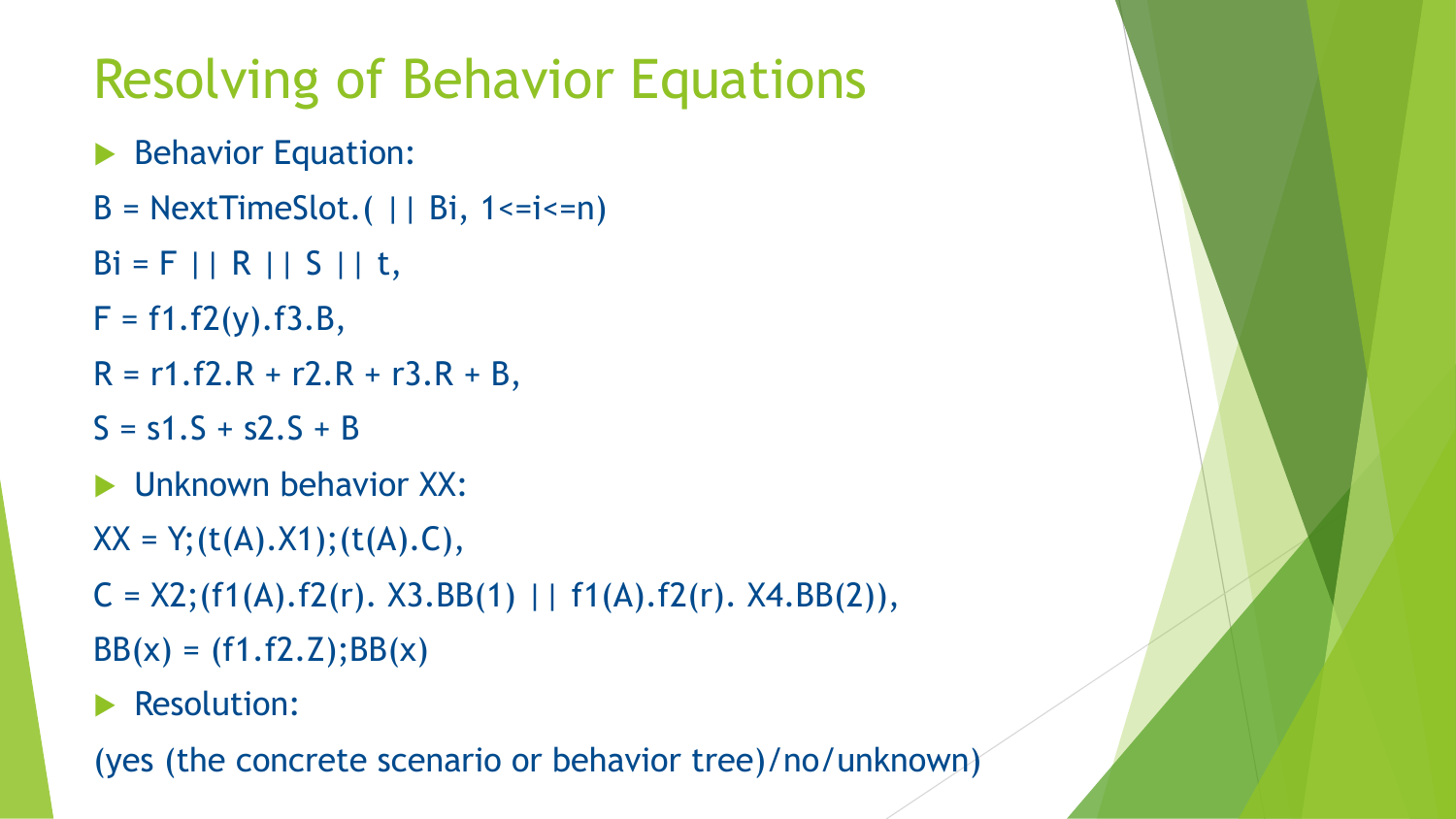#### Resolving of Behavior Equations



Case: *t(A).t(A).f1(A).f2(0).f3. f1(A).f2(1). f1.***f2(1)***.f3.s1.s2. f1.***f3***. [r1.f2(1).r2].f2(2).f3. f1.f2(3).f3. f1.f2(4).f3.f1.f2(6).f3*

```
Timeslot 1: t(A).t(A).f1(A).f2(0).f3.
```
Timeslot 2:  $f1(A).f2(1)$ . // Block b2 was not sent in its time-slot

Timeslot 3: f1.**f2(1)**.f3.s1.s2. //b3 created forking (**f2(1)**)

```
Timeslot 4: f1.f3. [r1.f2(1).r2].f2(2).f3. // Block b2 was sent in timeslot 4 (f3) and received by 
                                              other nodes [r1.f2(1).r2]
```
Timeslot 5: f1.f2(3).f3

Timeslot 6: f1.f2(4).f3

Timeslot 7: f1.f2(6).f3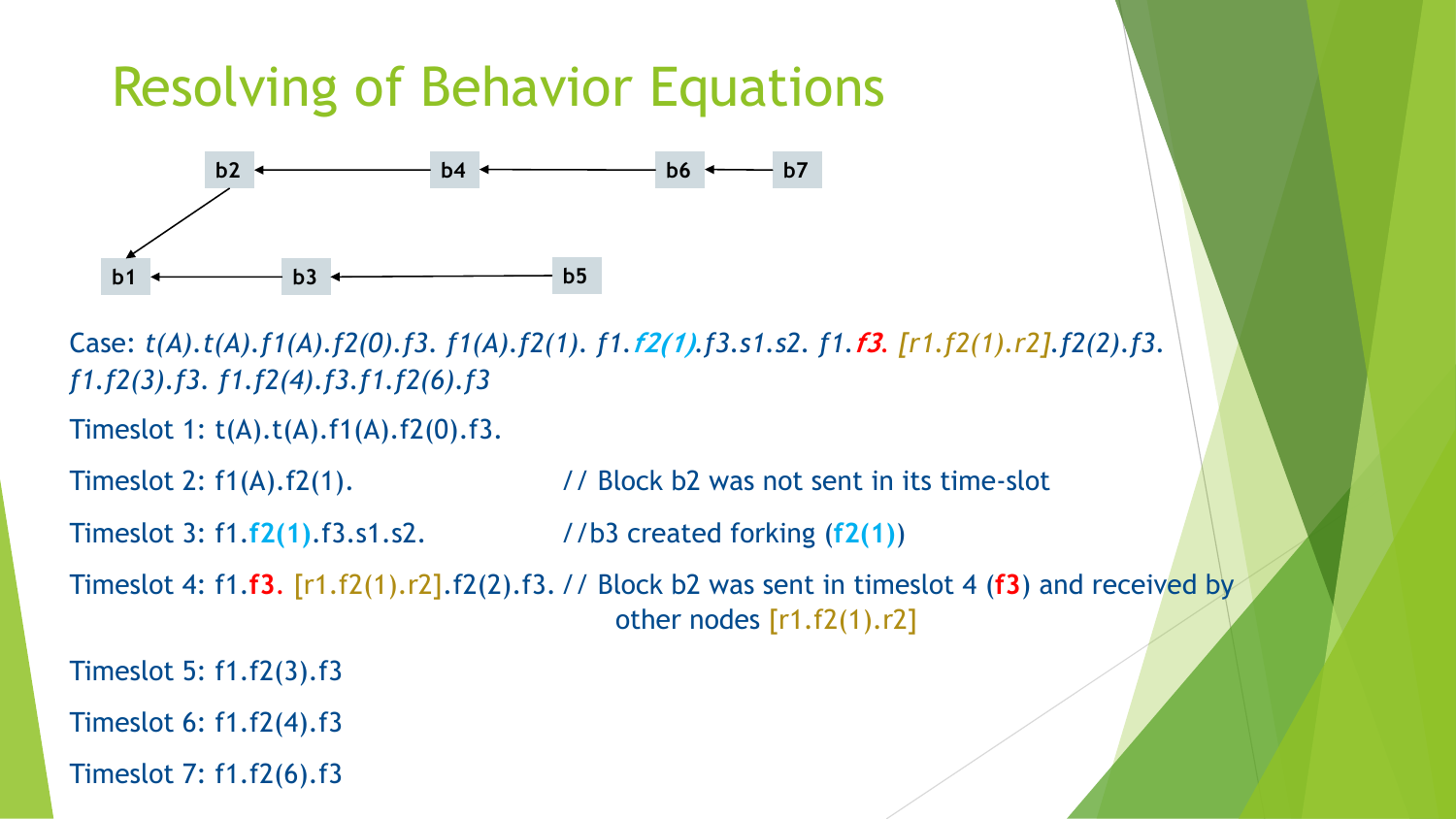#### Resolving of Behavior Equations

- Stage 1. Algebraic matching. Rewriting rules technique (apsystems.org.ua)
- Stage 2. Symbolic modelling. Satisfiability of precondition and environment. Predicate transformers theory. Works with Z3 Microsoft prover.
- Stage 3. Counterexample generation. Backward symbolic modeling.
- Stage 4. Probability evaluation.

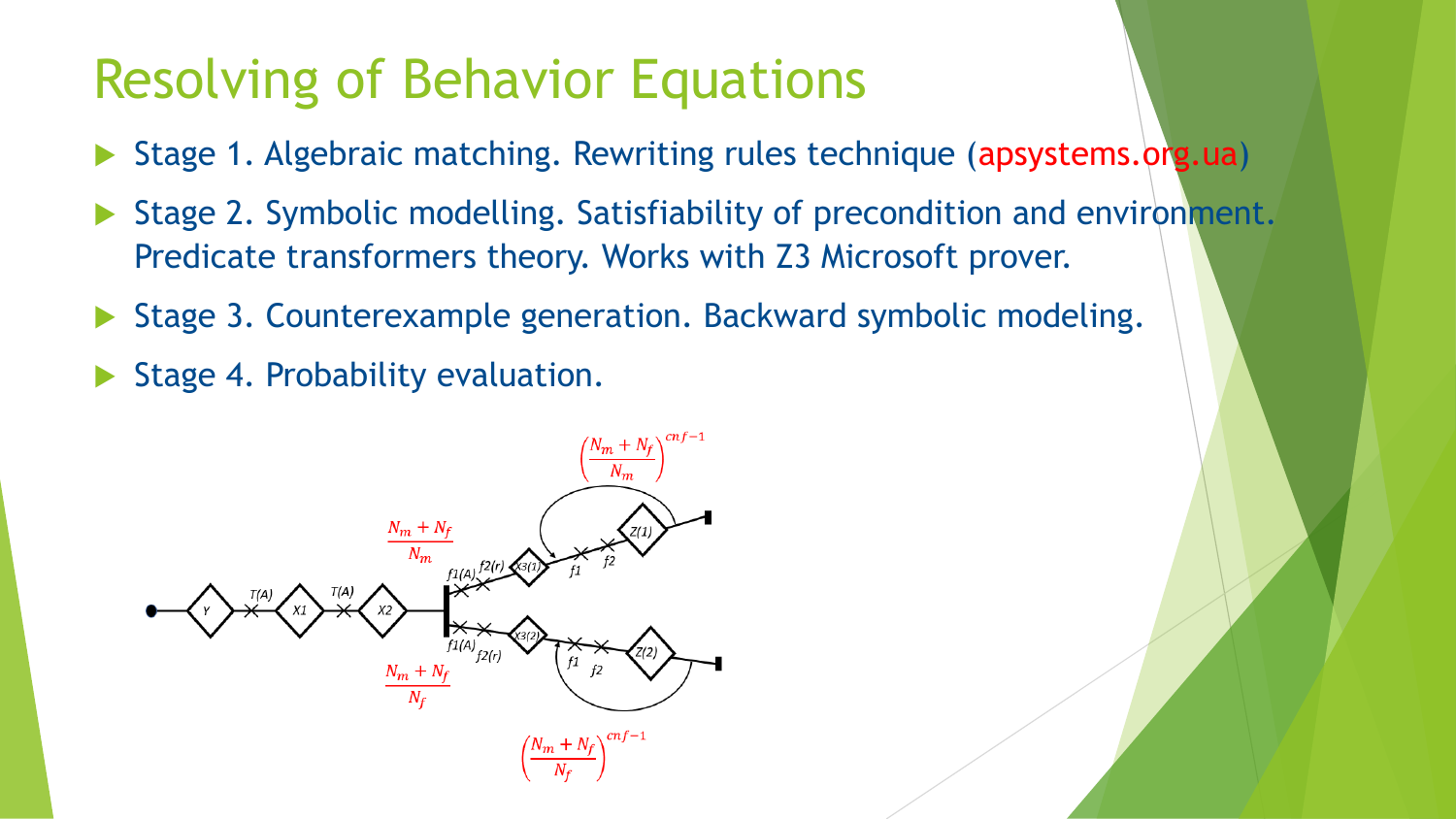### Translation of Solidity to Behavior Algebra

**contract** SimpleDAO { **mapping** (address => uint) public credit;

**function** donate(address to) { credit[to] += msg.value; }

**function** withdraw(uint amount) { **if** (credit[msg.sender]>= amount) { msg.sender.call.value(amount)(); credit[msg.sender]-=amount; }

**function** queryCredit(address to) returns (uint){ **return** credit[to]; }

}

}

```
BDAO(x,value) = donate(x,value) || WITHDRAW(x, 
value),
WITHDRAW(x, value) = withdraw1(x,amount). 
fallback.withdraw2(x,amount)
```

```
donate(x,value) = SimpleDAO:1->
   <receive ether(x,value)>
   credit(x) = credit(x) + value,
```

```
withdraw1(x,amount) = 
SimpleDAO:(credit(x)>=amount)-> 
<call(withdraw,x,amount)),send ether(x,amount)> 1
```

```
withdraw2(x, amount) = SimpleDAO:1 -><> 
credit(x) = credit(x) – amount
```
**queryCredit(x)=SimpleDAO:1-><call(queryCredit,x), send ether(credit(x))> 1**

**fallback = empty + fallbackAction**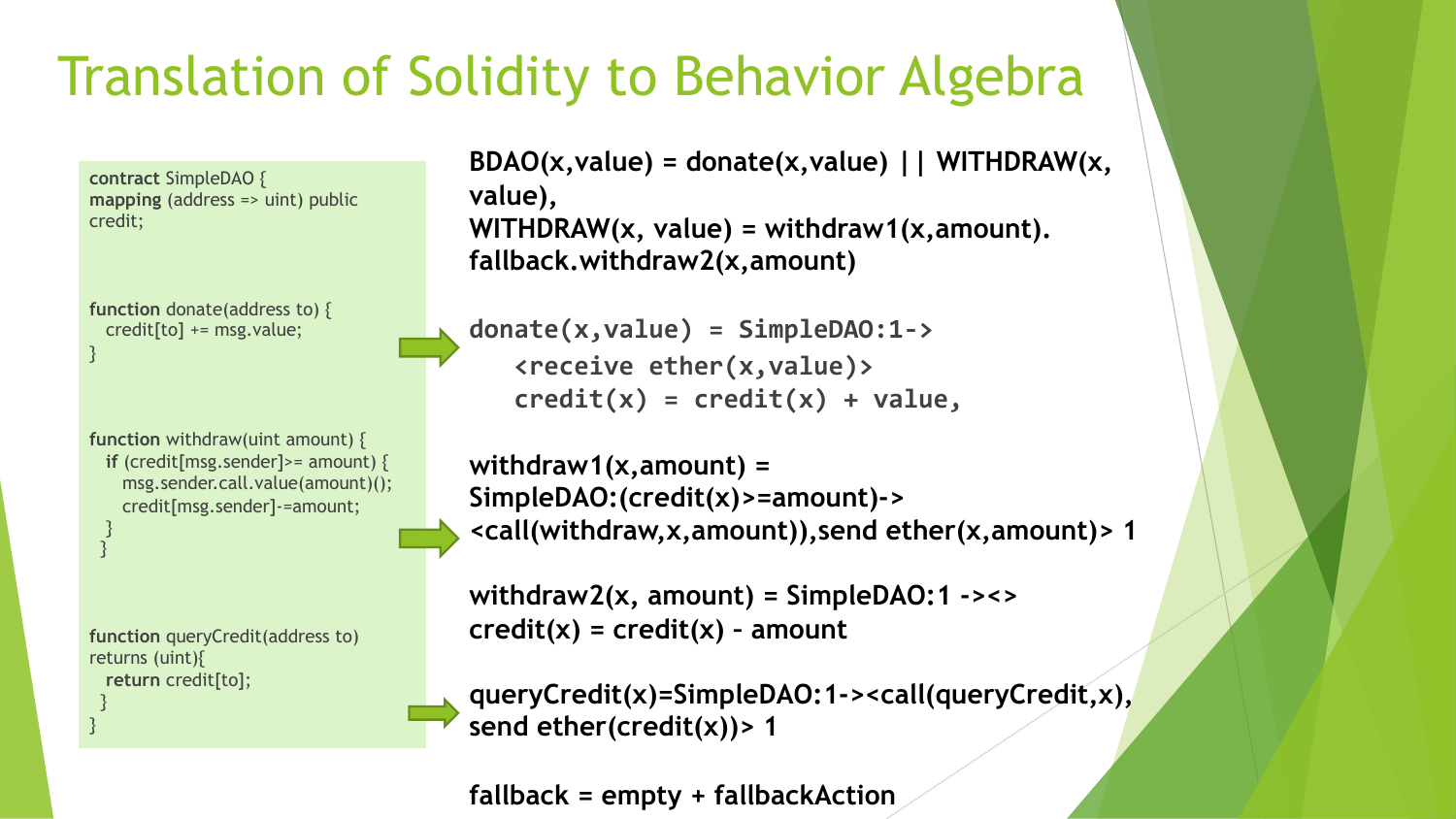#### Reentrancy Attack

#### Pattern of Attack

```
DAOAttackBehavior = MaliciousCycle,
```

```
MaliciousCycle=withdraw1(x,amount).X.MaliciousCycle
```

```
withdraw1(x,amount) = \text{(OLD\_CREDIT == credit(x)) -> <> (OLD\_CREDIT = credit(x))}
```
#### **Resolution:**

```
donate.withdraw1. withdraw1.withdraw1
```


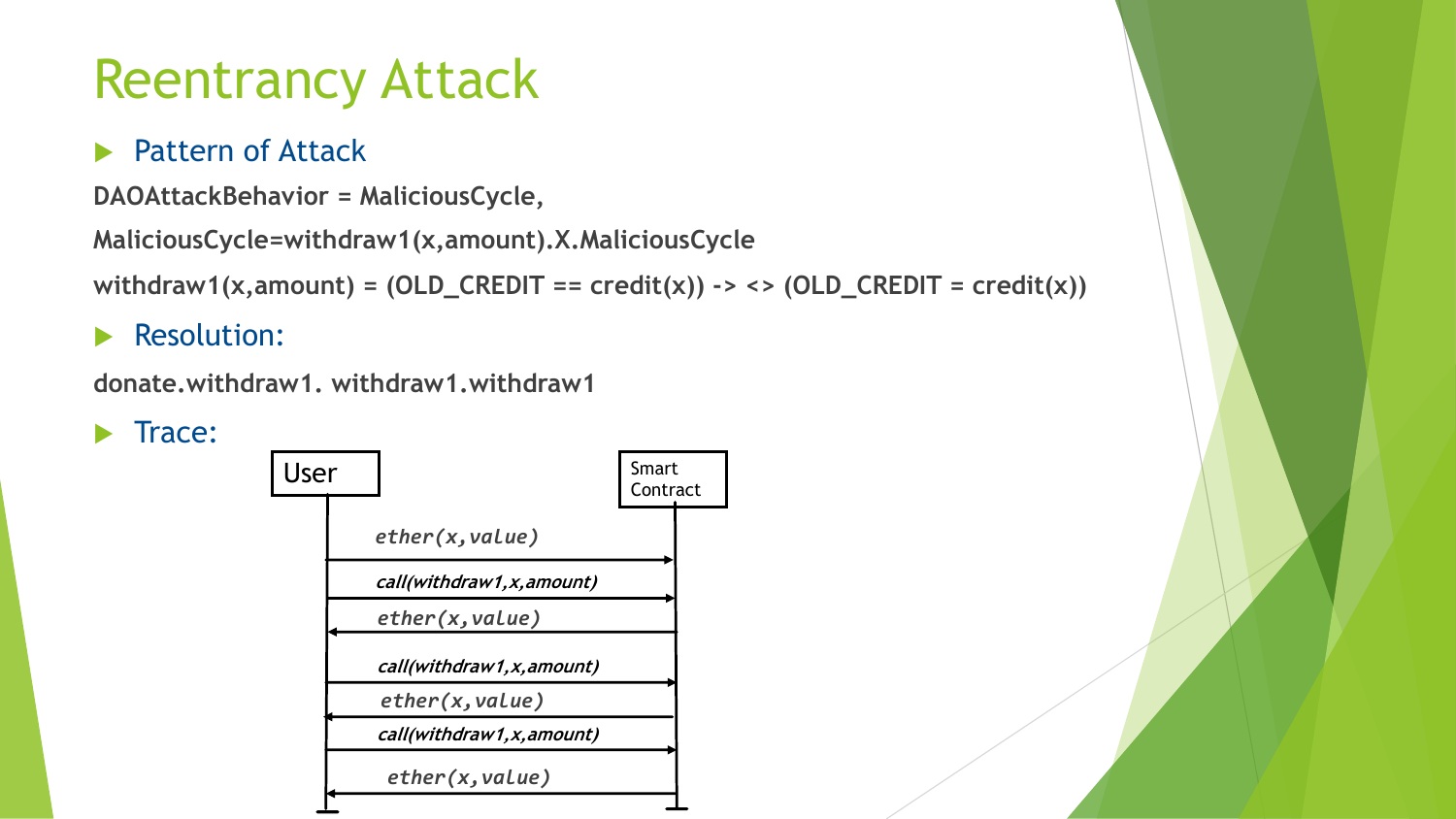### Symbolic Computation Platform for Attacks and Vulnerabilities Detection

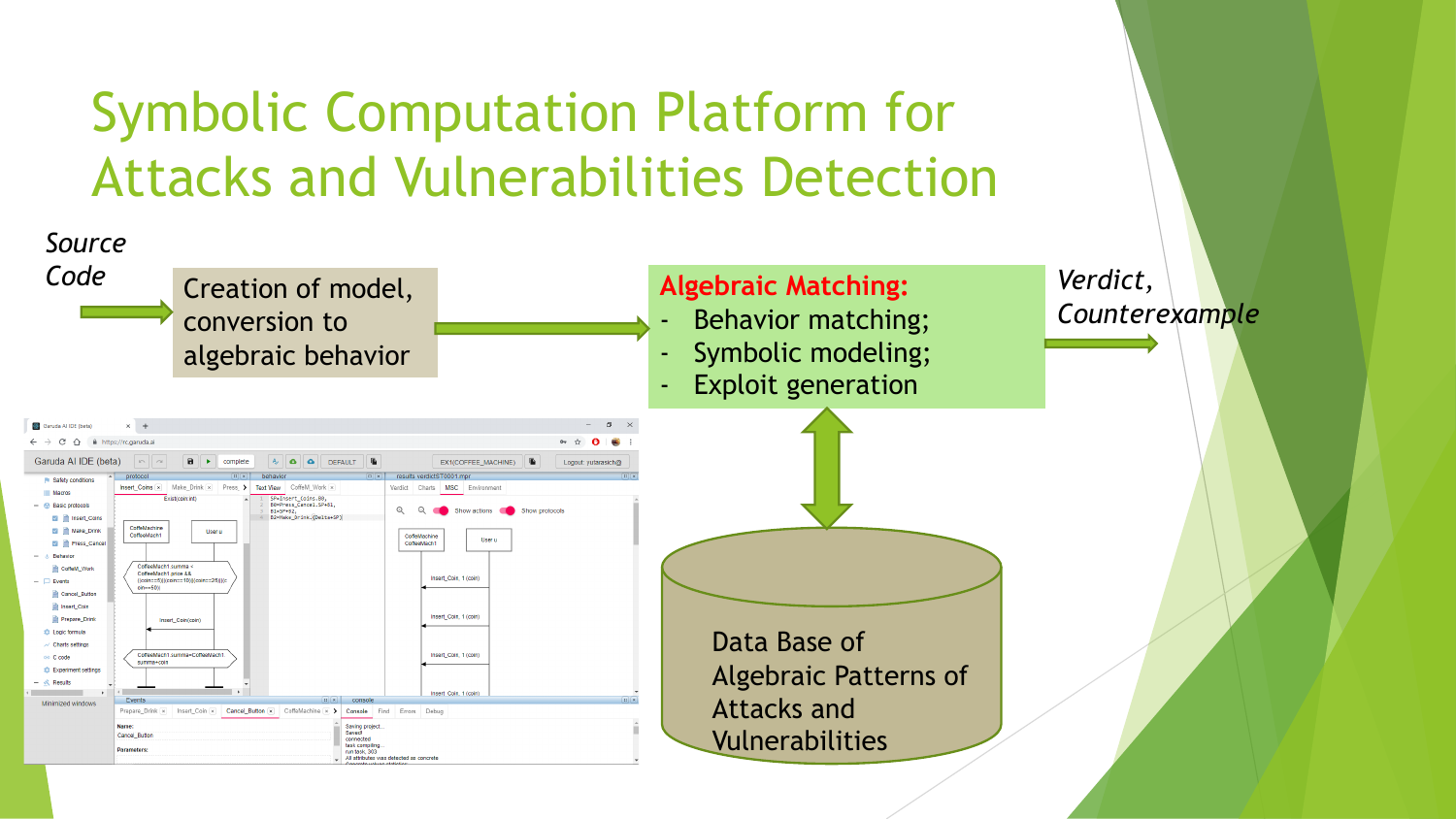### Symbolic Computation Platform for Attacks and Vulnerabilities Detection